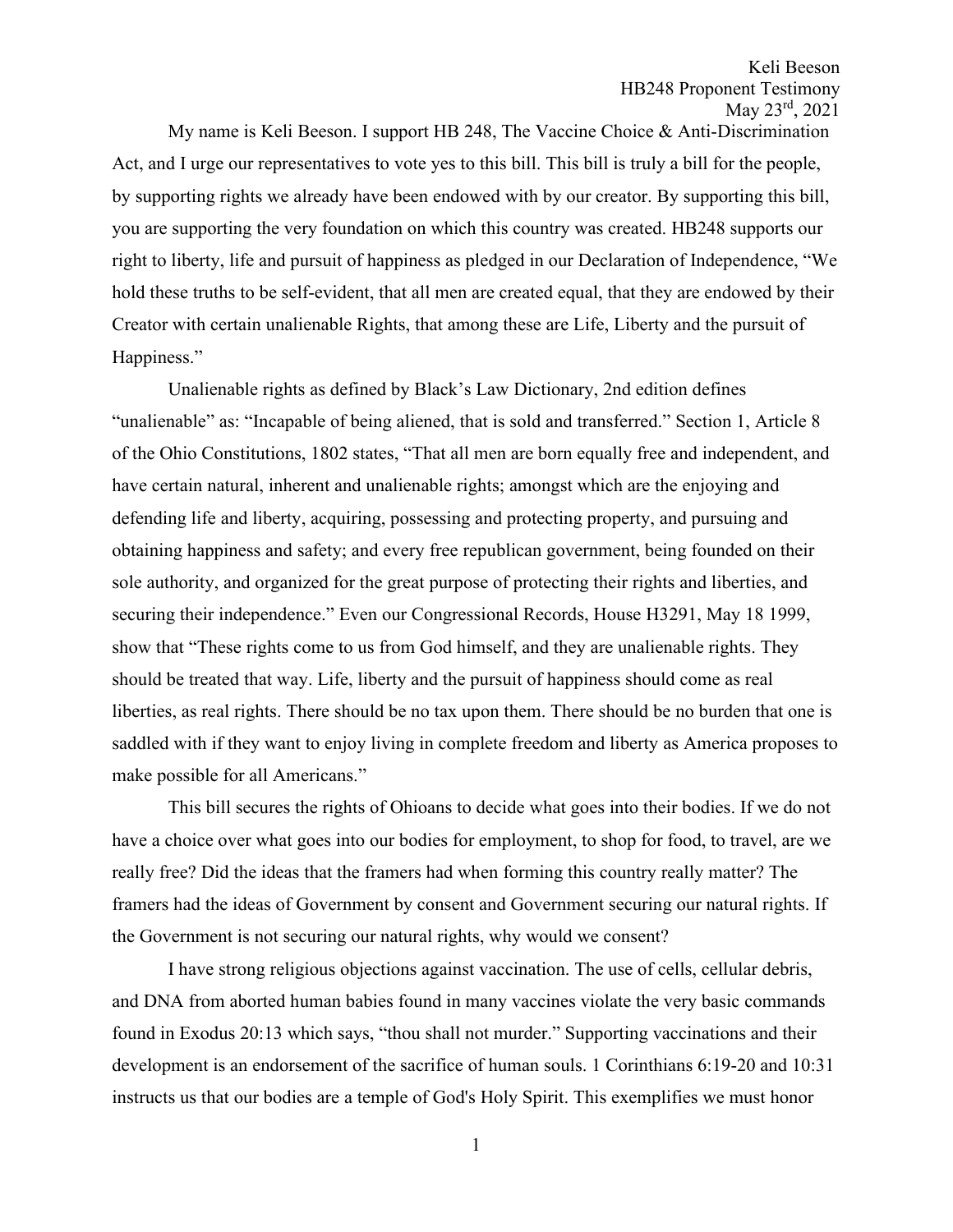God with our bodies and not defile. I firmly believe that the presence of neurotoxins, hazardous substances, attenuated viruses, animal cells, foreign DNA, albumin from human blood, carcinogens, and chemical wastes is in strict violation of God's temple of the Holy Spirit, which is our bodies. Appendix of AG Barr's Memorandum, section A, "The Free Exercise Clause" recognizes and secures the "right to believe and profess whatever religious doctrine [they] desire." Empl't Div. v. Smith, 494 U.S. 872, 877 (1990)." "The Free Exercise Clause protects beliefs rooted in religion, even if such beliefs are not mandated by a particular religious organization or shared among adherents of a particular religious tradition" The Supreme Court has also held Church of the Lukumi Babalu Aye v. Hialeah, 508 U.S. 520, 531 (1993), "religious beliefs need not be acceptable, logical, consistent, or comprehensible to others in order to merit First Amendment protection."

This bill further supports the protections guaranteed to us in the constitution and our religious liberties. Section 3, Article 8 of the Ohio Constitution, 1802 "But religion, morality and knowledge, being essentially necessary to good government and the happiness of mankind, schools and the means of instruction shall forever be encouraged by legislative provision, not inconsistent with the rights of conscience." Section 6, Article 1 of the Ohio Constitution, 1851, "There shall be no slavery in this state; nor involuntary servitude, unless for the punishment of a crime." The definition of slavery according to Black's Law dictionary, "is the status or condition of a person over, whom any or all of the powers attaching to the right of ownership is exercised." The definition of servitude according to Blacks Law Dictionary, "the state or condition of a slave; bondage, the state or condition of being subjected to or dominated by a person or things." Compulsory vaccination is a sign of tyranny placing Ohioans in a position of involuntary servitude. Coercion is not true consent. Where risk exists, there must be a choice.

Children have religious, medical and conscientious exemptions in place in Ohio. This is as it should be, because no entity or person has authority, without consent to require any vaccinations for any reason, even in an emergency. Adults need this same protection without fearing discrimination and termination. Without the provisions this bill provides, this could easily lead Ohioans to being coerced, discriminated against and rights violated. When one person's rights are violated, all of our rights are violated. Our rights are precious and inherent to us as Ohioans. As public servants, and representatives of the people, we urge you to support and

2